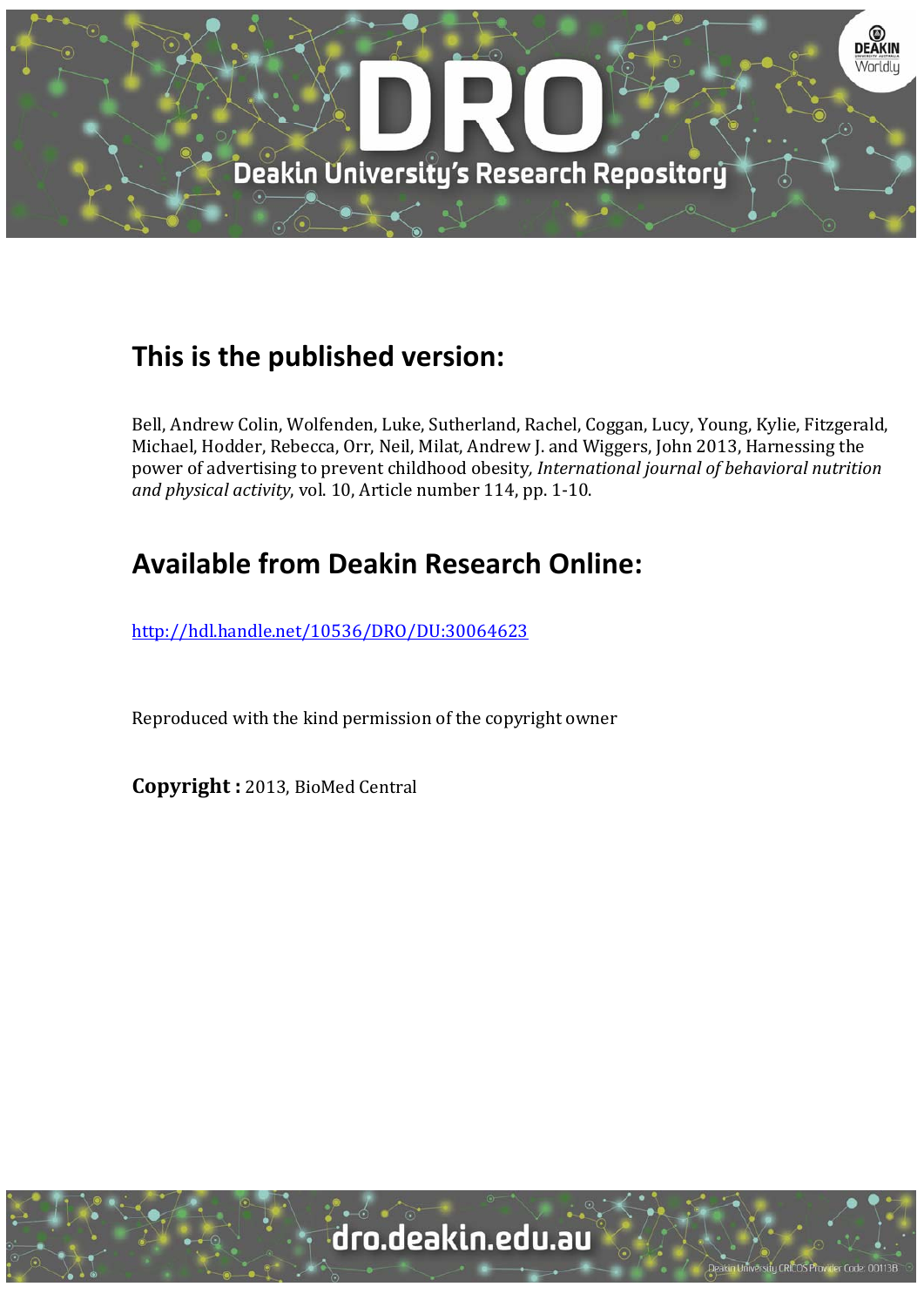

### **RESEARCH RESEARCH CONSUMING ACCESS**

# Harnessing the power of advertising to prevent childhood obesity

Andrew Colin Bell<sup>1\*</sup>, Luke Wolfenden<sup>1,2†</sup>, Rachel Sutherland<sup>2†</sup>, Lucy Coggan<sup>3†</sup>, Kylie Young<sup>2†</sup>, Michael Fitzgerald<sup>1†</sup> , Rebecca Hodder<sup>1,2†</sup>, Neil Orr<sup>4†</sup>, Andrew J Milat<sup>4,5†</sup> and John Wiggers<sup>1,2†</sup>

#### **Abstract**

Background: Social marketing integrates communication campaigns with behavioural and environmental change strategies. Childhood obesity programs could benefit significantly from social marketing but communication campaigns on this issue tend to be stand-alone.

Methods: A large-scale multi-setting child obesity prevention program was implemented in the Hunter New England (HNE) region of New South Wales (NSW), Australia from 2005–2010. The program included a series of communication campaigns promoting the program and its key messages: drinking water; getting physically active and; eating more vegetables and fruit. Pre-post telephone surveys  $(n = 9)$  were undertaken to evaluate awareness of the campaigns among parents of children aged 2–15 years using repeat cross-sections of randomly selected cohorts. A total of 1,367 parents (HNE = 748, NSW = 619) participated.

Results: At each survey post baseline, HNE parents were significantly more likely to have seen, read or heard about the program and its messages in the media than parents in the remainder of the state ( $p < 0.001$ ). Further, there was a significant increase in awareness of the program and each of its messages over time in HNE compared to no change over time in NSW ( $p < 0.001$ ). Awareness was significantly higher ( $p < 0.05$ ) in HNE compared to NSW after each specific campaign (except the vegetable one) and significantly higher awareness levels were sustained for each campaign until the end of the program. At the end of the program participants without a tertiary education were significantly more likely ( $p = 0.04$ ) to be aware of the brand campaign (31%) than those with (20%) but there were no other statistically significant socio-demographic differences in awareness.

Conclusions: The Good for Kids communication campaigns increased and maintained awareness of childhood obesity prevention messages. Moreover, messages were delivered equitably to diverse socio-demographic groups within the region.

#### Background

Television advertising is a powerful medium, able to influence behaviour change by providing information in a relevant and engaging way [[1\]](#page-10-0). It has the ability to achieve mass exposure at a cost that is affordable, [\[2](#page-10-0)] and is a major vehicle for the mass marketing of energy dense nutrient poor foods and beverages to consumers. [[3-6](#page-10-0)] In response to the marketing power of commercial industries promoting unhealthy products, governments and public health practitioners have adopted similar

broadcast advertising techniques to promote healthy behaviours [[7\]](#page-10-0). Such techniques have helped change social norms to encourage tobacco control and prevention of HIV/AIDS, with the most effective techniques being those linked to broader behavioural and environmental change strategies [\[8](#page-10-0)].

Given international concerns about obesity prevalence, [[9\]](#page-10-0) communication campaigns centred on television advertising have increasingly been applied to promoting healthy eating and physical activity. However, they have tended to be stand-alone, [\[10,11](#page-10-0)] and not true social marketing campaigns, [[12\]](#page-10-0) linked to broader strategies providing people with the opportunity to learn and adopt healthy eating and physically activity behaviours [[13-15](#page-10-0)]. The HEALTHY study in the U.S. is one example



© 2013 Bell et al.; licensee BioMed Central Ltd. This is an open access article distributed under the terms of the Creative Commons Attribution License [\(http://creativecommons.org/licenses/by/2.0\)](http://creativecommons.org/licenses/by/2.0), which permits unrestricted use, distribution, and reproduction in any medium, provided the original work is properly cited.

<sup>\*</sup> Correspondence: [Andrew.Bell@newcastle.edu.au](mailto:Andrew.Bell@newcastle.edu.au) †

<sup>&</sup>lt;sup>+</sup>Equal contributors

<sup>&</sup>lt;sup>1</sup>School of Medicine and Public Health, University of Newcastle, Newcastle, Australia

Full list of author information is available at the end of the article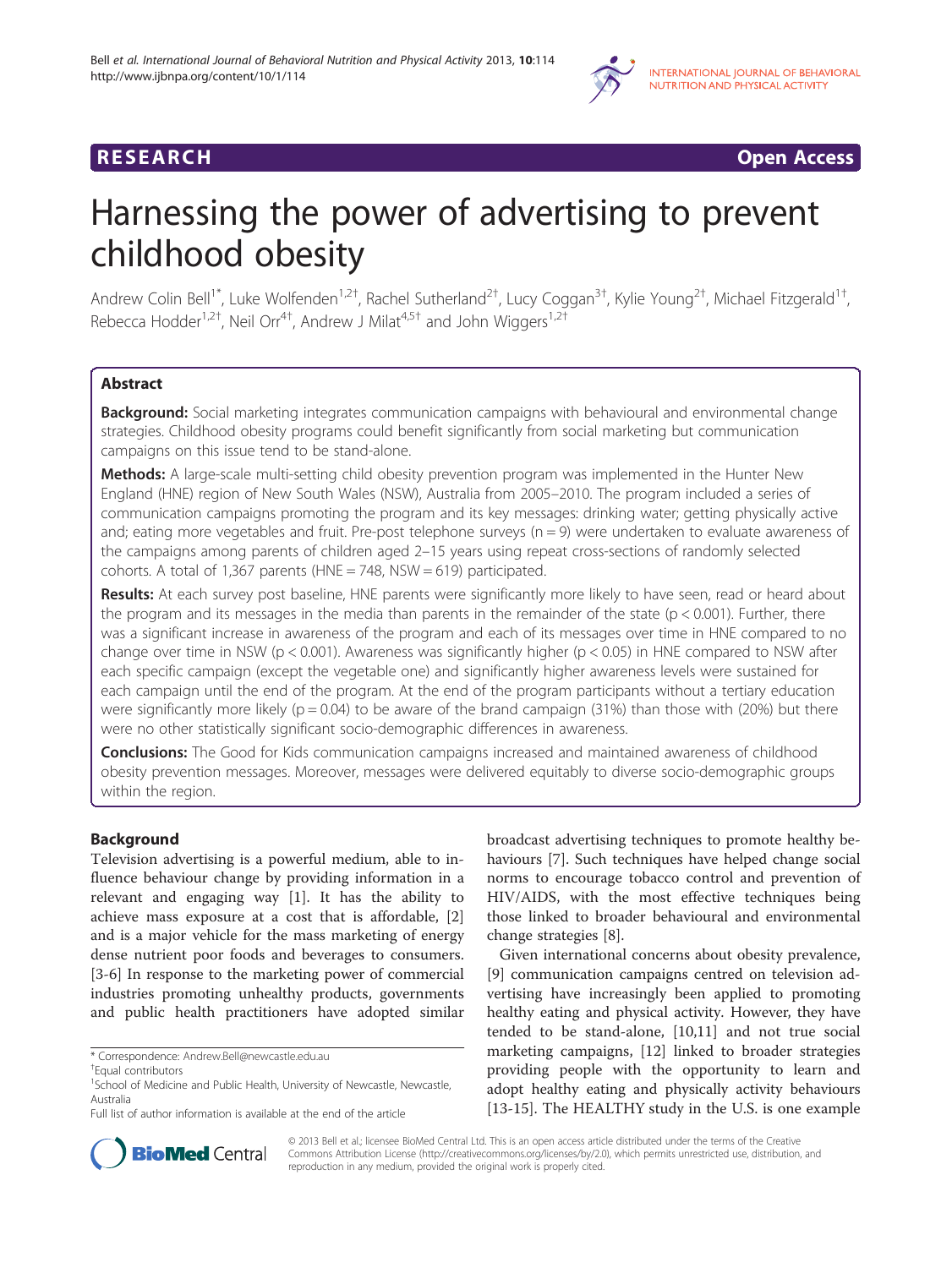of an initiative where social-marketing based communications were integrated into a school program to reduce type-2 diabetes in children and where several indices of obesity showed reductions [\[16,17\]](#page-10-0). However, we are not aware of any other studies that have used a mix of television and other forms of mass media to support a comprehensive large scale multi-setting childhood obesity prevention program.

The Good for Kids program was one of several concurrent child obesity prevention strategies implemented in NSW following a 2002 Obesity Summit that set the state agenda for obesity prevention efforts. At the time of its initiation, the program represented Australia's largest ever community based child obesity prevention program. Following a competitive NSW Government selection process, core funding of \$1.5 million per annum (2006–2010) was provided to the Hunter New England Area Health Service (HNEAHS) to conduct a dissemination program that addressed child overweight and obesity and contributed to evidence for policy and practice in the HNE region of NSW, Australia. The multi-setting program was implemented in partnership with a broad range of government, non-government and private organisations. To increase effectiveness, the program linked setting-based policy and practice change with awareness raising. Given the complexity of the intervention design, it was not possible to attribute the behavioural changes observed in Good for Kids directly to the social marketing components. However, we were able to make a direct link between the communication campaign and awareness. The objective of this study was to describe the effectiveness of the Good for Kids communication campaign in raising awareness of child obesity prevention messages among parents and carers of children and to describe demographic associations with awareness.

#### Methods

#### **Design**

A controlled pre-post study was undertaken to evaluate awareness of the child obesity prevention program and its communication campaigns and messages using repeat cross-sections of an existing cohort of parents. Written informed consent was obtained from all parents and the program and its evaluation were approved by the Aboriginal Health and Medical Research Council (637/08) and the HNE Human Research Ethics Committee (HNEHREC 06/07/26/4.04).

#### Setting

The study was set in the Hunter New England region of New South Wales, Australia. The region is geographically large with a diverse population of approximately 180,000 children aged up to 15 years. Its population resides in metropolitan, urban and suburban areas, regional centres,

and rural and remote communities [[18](#page-10-0)]. The region includes pockets of wealth and poverty, and has an overall socio-economic status that is lower than the state average [[14](#page-10-0)]. The region incorporates areas of high population growth as well as areas with declining populations. Twenty-two per cent of New South Wales' Aboriginal and Torres Strait Islander children live in the region [\[19\]](#page-10-0).

#### Sample

Parents of children aged 2–15 years across NSW who had participated in a baseline random digit telephone survey for the program and who agreed to be followed up at a later date were eligible to participate in the study  $(n =$ 1,594). Parents in this cohort were randomly selected for a series of repeat cross-sectional telephone surveys conducted before and after each of the communication campaigns. There were nine surveys in all corresponding to five mass media campaigns that were implemented during the program. The cohort was recycled from survey five onwards (Figure [1](#page-3-0)).

Approximately half of the participants in each survey were in the intervention group (those who resided within the HNE region) and the remainder were in the comparison group (those who resided in NSW but outside of the HNE region).

#### Multi-setting child obesity prevention program

The Good for Kids program targeted children 2 to 12 years of age and was implemented in partnership with a broad range of government, non-government and private settings including child care services, schools, health services, sporting organisations and Aboriginal organisations. The program supported policy and practice changes conducive to healthy eating and physical activity among children. Five years after its commencement, and compared to the remainder of the state, the program was associated with: a significantly greater adoption of such policies and practices by settings in the HNE region and a significant reduction in girls 5–10 years who were overweight/obese.

#### Good for kids social marketing strategy

The Good for Kids social marketing strategy was built around key behaviour change messages that were consumer tested and aired via TV, radio, print and other media such as childcare and school newsletters. The key messages and the timing of their delivery coincided with the long term behaviour change objectives of the program: drinking water instead of sweetened drinks; increasing physical activity; reducing sedentary behaviour; and increasing vegetable and fruit consumption. These messages were summarised in an initial branding campaign and promoted more extensively in separate campaigns for each message. The messages and their delivery were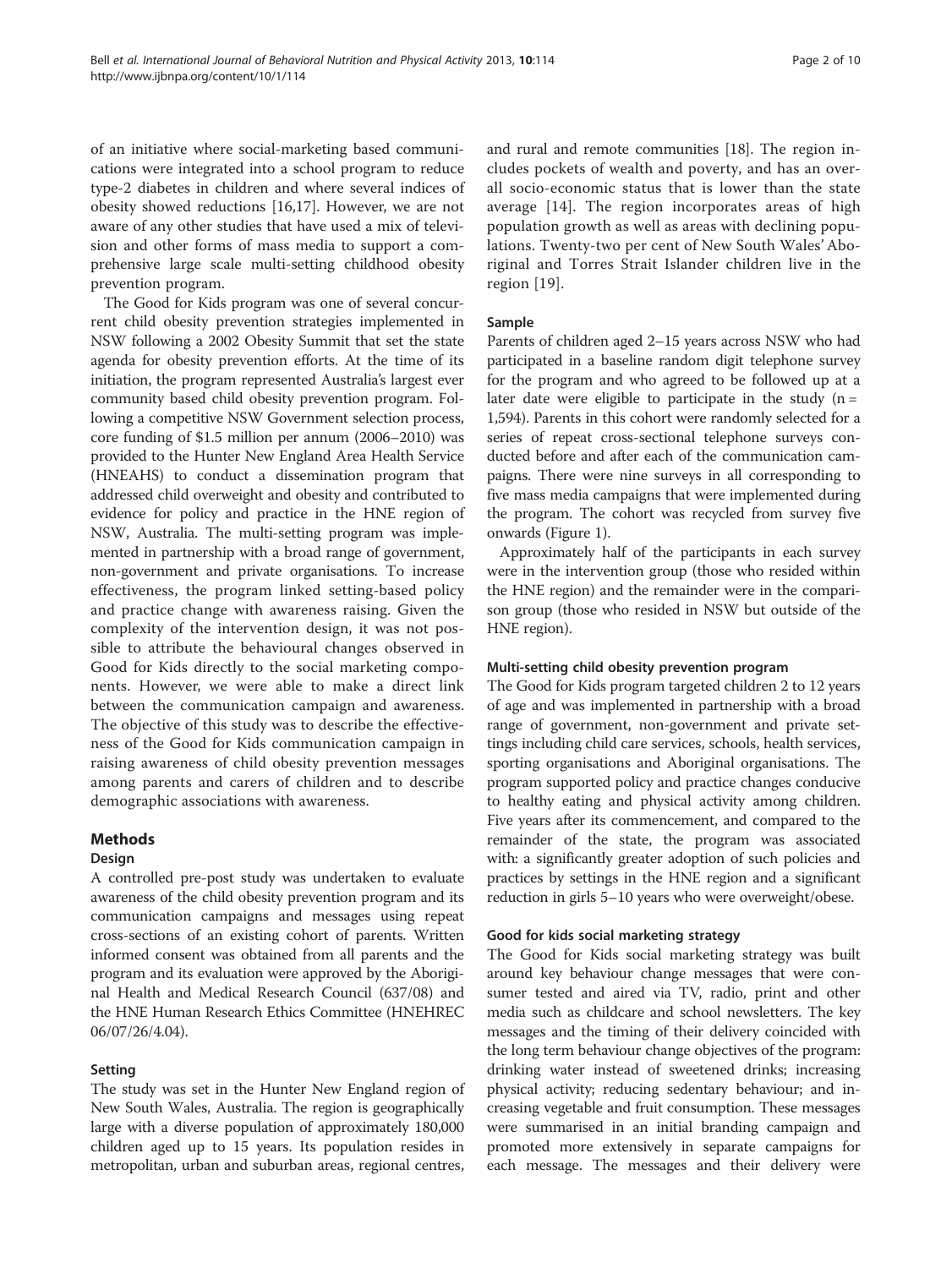<span id="page-3-0"></span>

developed and planned using social marketing theory and focus group testing [[20-22\]](#page-10-0).

#### Partnerships and brand development

In September 2006, a social marketing workshop was held to establish the fundamental features of the Good for Kids strategy including program name, brand, messages and imagery. During the workshop, key stakeholders reviewed issues relating to childhood obesity, healthy eating and physical activity as well as existing social marketing strategies focused on similar subjects. Stakeholders considered the goals and objectives of the Good for Kids program, discussed key messages which had the potential to counter possible barriers to change, identified target audience segments and identified the most suitable channels for the implementation of the strategy. Information from the workshop became the basis of a product description brief that was sent to three commercial creative agencies. Agencies were invited to submit proposals to create the name, brand, messages and imagery for Good for Kids. The proposals received were tested in target audience focus groups including Aboriginal communities. A panel of program staff and stakeholders selected the successful proposal based on how well it captured the intent of the program. In the focus group testing conducted by a market research agency, the proposal that presented the "Good for Kids" concept was found to the most convincing and motivating for both parents/ carers and children aged 12–15 years.

#### Target audience

The target audience was segmented into children up to 12 years of age  $($   $\sim$  144,000); Aboriginal children up to 12 years of age and; parents and carers (grocery buyers aged 25 to 54 years) in the Hunter New England region of NSW. Grandparents, childcare workers, school teachers, sports coaches and health professionals and community members whose actions and advice influence

children's choices were a secondary target audience and were also considered in the development of the social marketing strategy.

#### Message delivery

Good for Kids branding and messages were delivered to the target audience via five campaigns from 2007 to 2010 (Table [1\)](#page-4-0). The campaigns included 30 and 15 second radio and television advertisements, channels chosen to maximise the exposure of the primary and secondary target groups. In the first campaign, print media (paid and unpaid) in prominent local and regional newspapers was also used to reach parents. All Good for Kids media was subject to government peer review and all campaigns, excluding one, were tested with Aboriginal and non-Aboriginal target audience focus groups (8–10 per group conducted in rural and urban parts of the region) prior to going to air.

Good for Kids partnered exclusively with one media company to broadcast the television advertisements. Of the five free-to-air television stations that cover the region, the company selected provided the largest reach into the target audience and its broadcast footprint covered the entire Hunter New England region. The partnership arrangement included increased opportunities to reach the audience through Community Service Announcements (CSAs) which doubled the program's television advertising placements;. The peak to off-peak split for Good for Kids TVCs was 70:30 and 60:40 for the rerun campaign. Similar deals and coverage arrangements were sought, and in most cases achieved, with radio and print media outlets across the region. Table [2](#page-4-0) summarises the media buy and scheduling of each of the campaigns.

In addition to advertising activity, the program also benefited from branded promotional items such as water bottles; magnets; stickers; temporary tattoos; tennis balls; healthy shopping list templates; and various forms of physical activity equipment. These items were devised to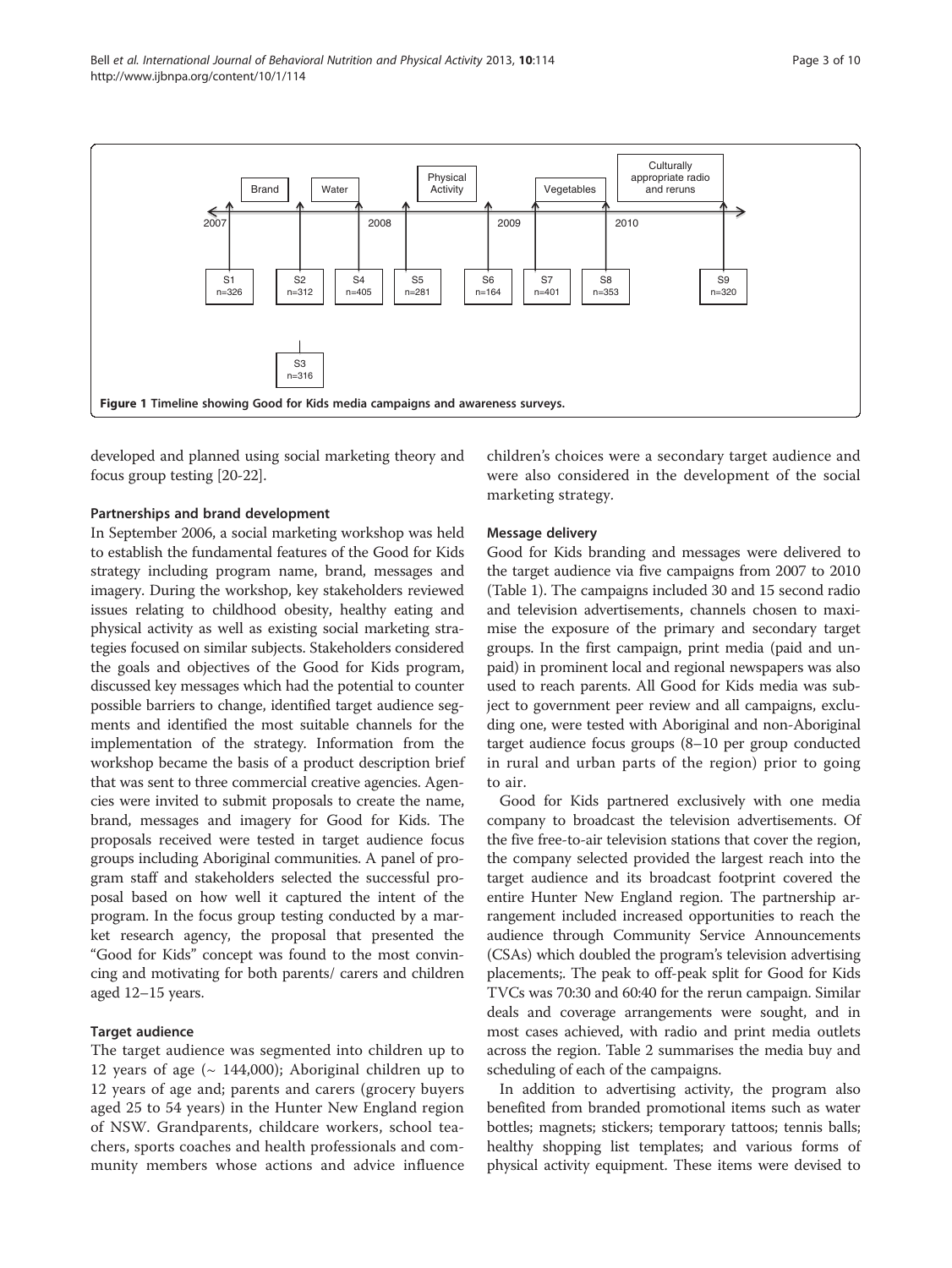#### <span id="page-4-0"></span>Table 1 Good for kids media campaigns

| Campaign Content     |                                                                                                                                                                                                                                                               | Key message(s)                                                                                                                                                                                                                                                                       |
|----------------------|---------------------------------------------------------------------------------------------------------------------------------------------------------------------------------------------------------------------------------------------------------------|--------------------------------------------------------------------------------------------------------------------------------------------------------------------------------------------------------------------------------------------------------------------------------------|
| Brand                | Children playing, drinking water and dressed up in vegetable<br>costumes with a 3-step message jingle (1. Get active, get out and<br>play, it's good for kids one hour a day, 2. Drink H2O, think water<br>first, 3. Two serves of fruit and five of vegies). | Drinking water instead of sweetened drinks, increasing physical<br>activity and reducing sedentary behaviour and increasing<br>vegetable and fruit consumption and reducing consumption, of<br>energy dense nutrient poor foods. Launched the Good for Kids.<br>Good for Life brand. |
| Water                | Images highlighting the high amounts of sugars in soft drinks and<br>fruit juices, and of children having fun drinking water.                                                                                                                                 | Drinking water instead of sweetened drinks.                                                                                                                                                                                                                                          |
| Physical<br>activity | Children having fun being physically active, and getting bored<br>watching TV/playing electronic games.                                                                                                                                                       | Children need 1 hour of physical activity everyday. Children<br>should not play sitting down for more than 2 hours a day.                                                                                                                                                            |
| Vegetables           | Images of parents serving up delicious and affordable vegetables in<br>fun and creative ways.                                                                                                                                                                 | It can take up to 10 times for kids to try vegetables before they<br>like them.                                                                                                                                                                                                      |
| Reruns               | Previous campaigns were repeated.                                                                                                                                                                                                                             | All the above.                                                                                                                                                                                                                                                                       |

#### Table 2 Number and scheduling of good for kids advertisements for each campaign \*

| 2007            | June           |           |    |       | July           |         |     |                            | August         |                                          |    |     | September      |                |                |     |    |    |
|-----------------|----------------|-----------|----|-------|----------------|---------|-----|----------------------------|----------------|------------------------------------------|----|-----|----------------|----------------|----------------|-----|----|----|
|                 | $\overline{3}$ | $10$      | 17 | 24    | $\mathbf{1}$   | $\,8\,$ | 15  | 22                         | 29             | 5                                        | 12 | 19  | 26             | $\overline{2}$ | 9              | 16  | 23 | 30 |
|                 |                |           |    |       |                |         |     | Good for kids brand        |                |                                          |    |     |                |                |                |     |    |    |
| TV (Sun-Sat)    |                |           |    | 200   | 150            | 150     | 100 | 100                        |                |                                          |    |     |                |                |                |     |    |    |
| Radio (Sun-Sat) |                |           |    | 15    | 15             | 15      | 15  |                            |                |                                          |    |     |                |                |                |     |    |    |
| Print (Mon-Sat) |                |           |    | 15    | 15             | 15      | 15  | 14                         |                |                                          |    |     |                |                |                |     |    |    |
|                 |                |           |    |       |                |         |     | Water campaign             |                |                                          |    |     |                |                |                |     |    |    |
| TV (Sun-Sat)    |                |           |    |       |                |         |     |                            |                |                                          |    | 200 | 150            | 100            | 100            | 100 |    |    |
| Radio (Sun-Sat) |                |           |    |       |                |         |     |                            |                |                                          |    | 15  | 15             | 15             | 15             |     |    |    |
| Print (Mon-Sat) |                |           |    |       |                |         |     |                            |                |                                          |    | 15  | 15             | 15             | 15             | 14  |    |    |
| 2008            | June           |           |    |       | July           |         |     |                            |                | August                                   |    |     |                | September      |                |     |    |    |
|                 | 01             | 08        | 15 | 22    | 29             | 6       | 13  | 20                         | 27             | 03                                       | 10 | 17  | 24             | 31             | $\overline{7}$ | 14  | 21 | 28 |
|                 |                |           |    |       |                |         |     | Physical activity campaign |                |                                          |    |     |                |                |                |     |    |    |
| TV (Sun-Sat)    |                |           |    | 80    | 70             | 70      |     |                            | 80             | 70                                       | 70 |     |                |                |                |     |    |    |
| Radio (Sun-Sat) |                |           |    | 60    | 60             | 60      | 60  | 60                         | 60             | 60                                       | 60 | 60  |                |                |                |     |    |    |
| Print           |                |           |    |       |                |         |     |                            |                | Emails, posters, stakeholder newsletters |    |     |                |                |                |     |    |    |
| 2009            |                | September |    |       | October        |         |     |                            |                | November                                 |    |     | December       |                |                |     |    |    |
|                 | 6              | 13        | 20 | 27    | $\overline{4}$ | 11      | 18  | 25                         |                | $\overline{1}$                           | 8  | 15  | 22             | 29             | 6              | 13  | 20 | 27 |
|                 |                |           |    |       |                |         |     | Vegetables campaign        |                |                                          |    |     |                |                |                |     |    |    |
| TV (Sun-Sat)    |                |           |    | 180   | 200            |         | 100 | 100                        |                | 100                                      |    |     |                |                |                |     |    |    |
| Radio (Sun-Sat) |                |           |    | 136   | 136            |         | 136 | 136                        |                | 116                                      |    |     |                |                |                |     |    |    |
| Print           |                |           |    |       |                |         |     |                            |                | Emails, posters, stakeholder newsletters |    |     |                |                |                |     |    |    |
| 2010            | February       |           |    | March |                |         |     |                            | April          |                                          |    |     | May            |                |                |     |    |    |
|                 | $\overline{7}$ | 14        | 21 | 28    | $\overline{7}$ | 14      | 21  | 28                         | $\overline{4}$ | 11                                       | 18 | 25  | $\overline{2}$ | 9              | 16             | 23  | 30 |    |
|                 |                |           |    |       |                |         |     |                            |                | Culturally appropriate radio campaign    |    |     |                |                |                |     |    |    |
| Radio (Sun-Sat) |                | 32        | 32 | 32    | 32             | 32      | 32  | 32                         | 32             |                                          |    |     |                |                |                |     |    |    |
|                 |                |           |    |       |                |         |     | Re-run campaign            |                |                                          |    |     |                |                |                |     |    |    |
| TV (Sun-Sat)    |                |           |    | 105   |                | 105     |     |                            | 105            |                                          |    |     |                |                |                |     |    |    |
| Radio (Sun-Sat) |                | 80        |    | 80    |                | 80      |     |                            | 80             |                                          |    |     |                |                |                |     |    |    |

\* Excludes community service announcements (CSAs) and bonus activity.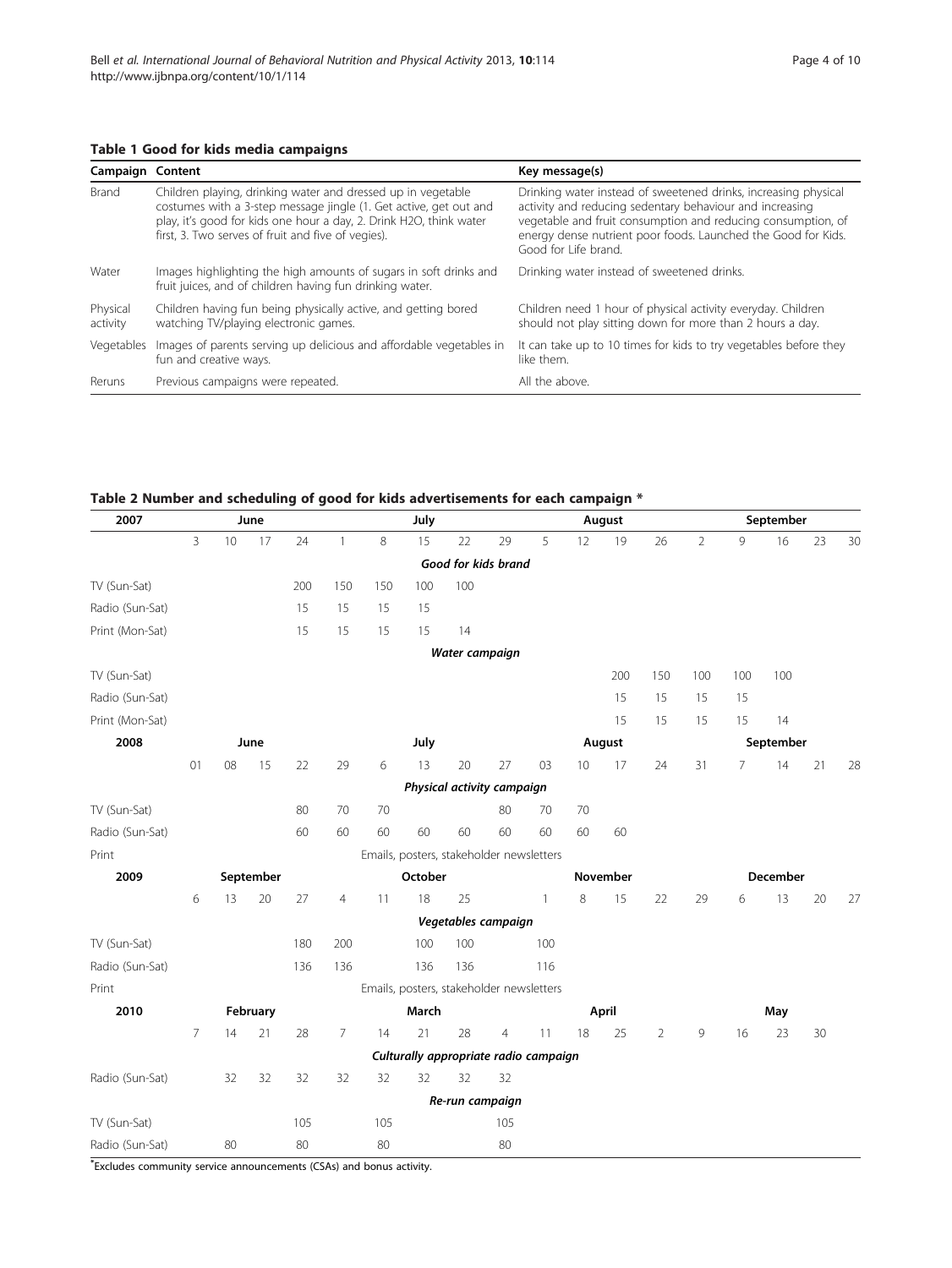encourage and support positive behaviour change. Good for Kids also gained regular editorial coverage throughout the regions many media outlets and had a presence at various community events in the Hunter New England region.

In 2009, towards the end of Good for Kids, a culturally appropriate communication campaign targeting Aboriginal audiences was developed. This campaign relied on direct communication activity, as well as a series of radio advertisements covering Good for Kids program messages. The radio campaign was aired through stations and programming for Aboriginal audiences. Due to the costs associated with finding a sufficiently large sample of people in this niche market using computer-assisted telephone interviews, the campaign was not formally evaluated.

#### Other campaigns

Other communication campaigns promoting healthy eating and physical activity and sponsored by government were running during the intervention period in both the intervention and comparison areas and may have also played a role in raising awareness of physical activity and nutrition issues in the Hunter New England region. This included the 'Get Moving' campaign (2006) funded by the Federal Government, which sought to encourage children to be more active and NSW Health ran campaigns promoting fruit and vegetable consumption (2007) and water consumption (2008) [\[6,7,16\]](#page-10-0).

#### Data collection

Questions were developed by Good for Kids staff to evaluate the communication campaigns using computerassisted telephone interviews. They included measures of socio-demographics, program awareness, campaign awareness, and awareness of campaign messages. Program awareness was assessed using a prompted recall question that asked participants if they had '…recently seen, read or heard anything about the Good for Kids program in the media?' (yes/no). The question covered all forms of media implemented. Campaign awareness was assessed using questions that drew on the content of the advertisement to prompt recall. For example, the TV awareness question for the water campaign was, 'Do you remember recently seeing a television advert with up beat music and lyrics with images of glasses being filled with juice and water?' (yes/no). For campaign awareness, only TV is reported. To assess awareness of specific campaign messages, a range of potential messages were read out and participants were asked to select the correct one. Correct messages were that children should: drink water instead of sweetened drinks; be more active in play and sport and cut down on small screen recreation and; eat more vegetables and fruit.

#### Statistical analysis

Analyses were performed using SAS software Version 9.2 (SAS Institute Inc., Cary, NC, USA). Logistic regression within a generalised estimating equation framework was used to assess change in program, campaign and message awareness over time in HNE compared to NSW. For each region, a model was run to assess change from pre- to immediately post-campaign and from pre-campaign to the end of the program. Models had terms for time, region and the interaction of time and region. The p-value from the interaction term was used to determine if there was a statistically significant change in awareness between regions over time. The regression models adjusted for differences in socio-demographic characteristics (country of birth, ethnicity (Aboriginal/Torres Strait Islander or non-Aboriginal), educational attainment and rural living) between the regions. Data from the final telephone survey was used to assess bivariate associations between program awareness and awareness of each of the campaigns with the socio-demographic characteristics of gender, age (<40 years cf. >40 years), locality, (urban cf. rural), education (tertiary cf. secondary or lower) and ethnicity (Aboriginal and Torres Strait Islander cf. non-Aboriginal) using chi square. All statistical tests were 2-tailed with an alpha of 0.05.

#### Results

#### Sample

Of the 1,595 parents or carers who agreed to be called back at the initial survey (98% of original consenters,  $n =$ 1,631), 1367 (n = 748 intervention; n = 619 control) participated in the surveys, giving an overall response rate of 86%. The majority of participants in the telephone surveys were female (80%-87%). For most surveys, HNE participants were significantly ( $p < 0.05$ ) more likely to have been born in Australia, to be living in a rural area and to have lower levels of educational attainment than their NSW counterparts (Table [3](#page-6-0)). These findings were consistent with population data for the state [\[17](#page-10-0)]. HNE participants were also more likely to identify as Aboriginal or Torres Strait Islander and this difference was significant (p < 0.05) in survey four where there was a larger number of participants from HNE, reflecting the large proportion of Aboriginal and Torres Strait Islanders living in the region.

#### Program awareness

After the first communication campaign (Figure [2](#page-6-0)), HNE participants (29%, 95% CI (22%-36%)) were significantly more likely to have seen, read or heard about the Good for Kids program in the media compared to those in the rest of NSW (14%, 95% CI (9%-19%) p = 0.01). Program awareness remained significantly higher  $(p < 0.001)$  in HNE at each subsequent survey with awareness peaking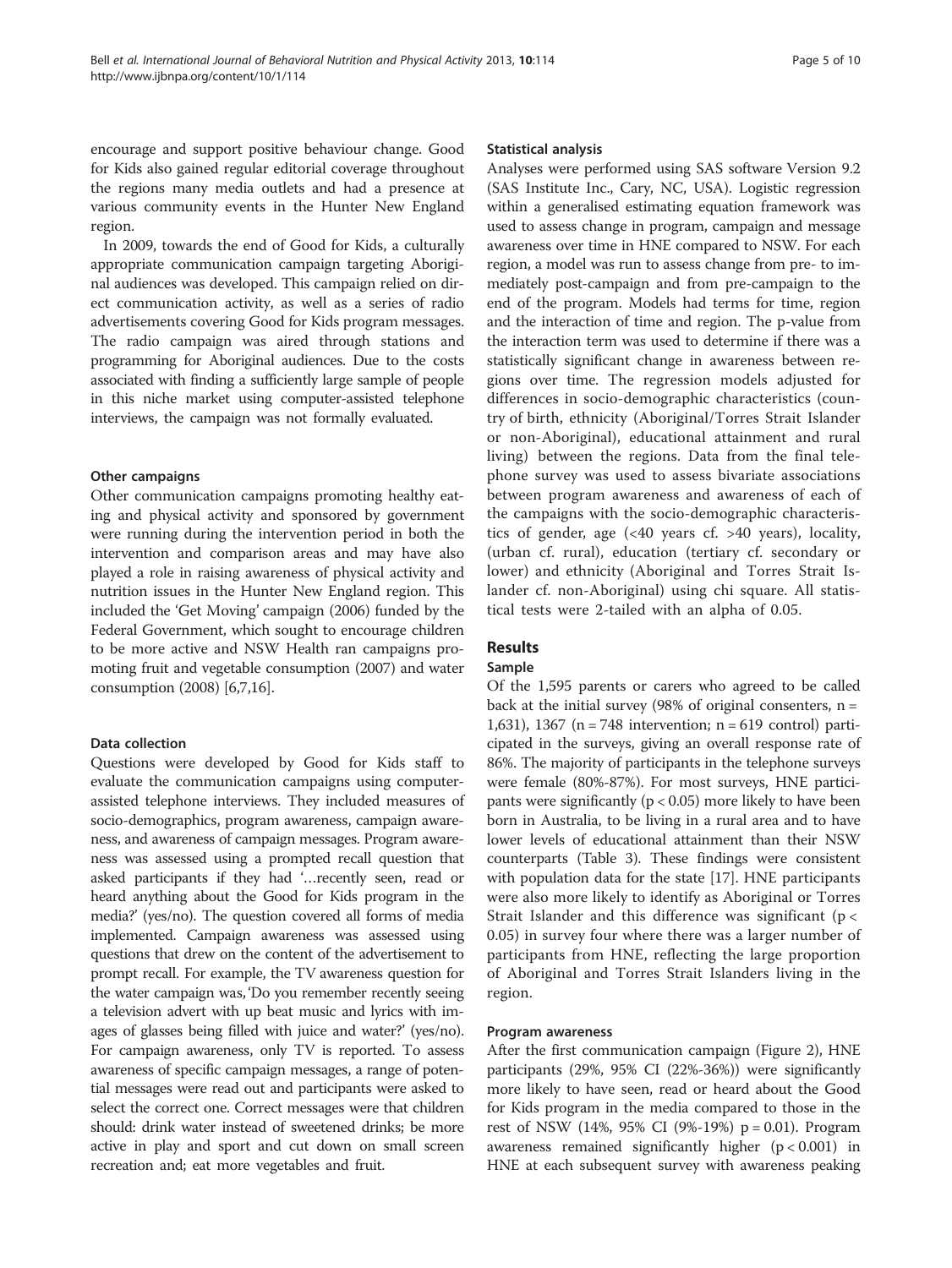| Characteristics <sup>+</sup>                |             | Survey 1 <sup>a</sup> |                                | Survey 2 <sup>a</sup> |             | Survey 3 <sup>a</sup> | Survey 4 <sup>b</sup>             |                  |  |
|---------------------------------------------|-------------|-----------------------|--------------------------------|-----------------------|-------------|-----------------------|-----------------------------------|------------------|--|
|                                             | <b>HNE</b>  | <b>NSW</b>            | <b>HNE</b><br>$(n = 157)$<br>% | <b>NSW</b>            | <b>HNE</b>  | <b>NSW</b>            | <b>HNE</b><br>$(n = 267)$<br>$\%$ | <b>NSW</b>       |  |
|                                             | $(n = 168)$ | $(n = 158)$<br>$\%$   |                                | $(n = 158)$           | $(n = 156)$ | $(n = 165)$           |                                   | $(n = 138)$<br>% |  |
|                                             | %           |                       |                                | %                     | %           | $\%$                  |                                   |                  |  |
| Female                                      | 84.5        | 84.2                  | 79.6                           | 81.0                  | 83.3        | 82.4                  | 84.6                              | 87.7             |  |
| Age                                         |             |                       |                                |                       |             |                       |                                   |                  |  |
| $<$ 20 years                                | 0.6         | 0.6                   | $\mathbf 0$                    | $\mathbf 0$           | 0.6         | $\mathbf{0}$          | $\circ$                           | $\circ$          |  |
| 20-39 years                                 | 52.8        | 47.5                  | 55.4                           | 48.7                  | 51.9        | 54.5                  | 54.3                              | 51.1             |  |
| $\geq 40$ years                             | 50.3        | 51.9                  | 44.5                           | 51.3                  | 47.4        | 45.4                  | 45.7                              | 48.9             |  |
| Country of birth                            |             |                       |                                |                       |             |                       |                                   |                  |  |
| Australia                                   | $91.7*$     | $69.6*$               | $90.4*$                        | $74.7*$               | $93.6*$     | $75.1*$               | $87.3*$                           | 76.8*            |  |
| Aboriginal/Torres Strait Islander status    | 3.6         | 1.3                   | 3.2                            | 3.2                   | 3.2         | 2.4                   | $5.1*$                            | $1.1*$           |  |
| Educational attainment                      |             |                       |                                |                       |             |                       |                                   |                  |  |
| Tertiary <sup>c</sup>                       | $58.3*$     | $70.9*$               | 56.0                           | 61.4                  | $52.6*$     | $64.8*$               | 62.6                              | 68.1             |  |
| Geographic location                         |             |                       |                                |                       |             |                       |                                   |                  |  |
| Rural <sup>d</sup>                          | $28.6*$     | $12.8*$               | $37.2*$                        | $12.7*$               | $31.6*$     | $17.2*$               | $30.4*$                           | $13.2*$          |  |
| Number of children (mean (sd)) <sup>e</sup> | 1.9(0.9)    | 1.8(0.8)              | 1.9(0.8)                       | 1.9(1.0)              | 1.8(0.9)    | 1.9(0.8)              | 1.9(0.9)                          | 1.9(0.9)         |  |

#### <span id="page-6-0"></span>Table 3 Characteristics of telephone survey participants

 $^+$  Survey's 5–9 not reported as cohort was recycled for these surveys.<br>  $^a$  175 intervention and 175 comparison participants invited to participate at time 1–3.<br>  $^b$  300 intervention and 149 comparison participants in

 $\epsilon$  Tertiary = TAFE certificate or diploma, University CAE or other tertiary institute qualification.

<sup>d</sup> As defined by ARIA.

<sup>e</sup> Number of children aged 2–15 years.

\* Significant difference between intervention and control group p < 0.05.

at 59% (95% CI, 50%-67%) in survey six. Change in program awareness between the regions over time was only significantly different at survey two and close to significance at survey eight (p for interaction term = 0.002 and 0.06 respectively). This indicates that after an initial increase in awareness in HNE, changes in awareness in HNE and NSW followed parallel pathways before diverging again between survey seven and eight. Change over time from baseline (survey one) to the end of the program (survey nine) in HNE (6% to 45%) was significantly greater

than that observed for NSW (10% to 13%) (p for interaction term < 0.0001).

Following the final media campaign, there were no significant differences in program awareness across the socio-demographic groups ( $p = 0.08 - 0.63$  not shown).

#### Campaign awareness

The brand, water, physical activity and vegetable campaigns achieved 41%, 37%, 60% and 32% post-campaign awareness respectively in HNE compared to 14%, 10%,

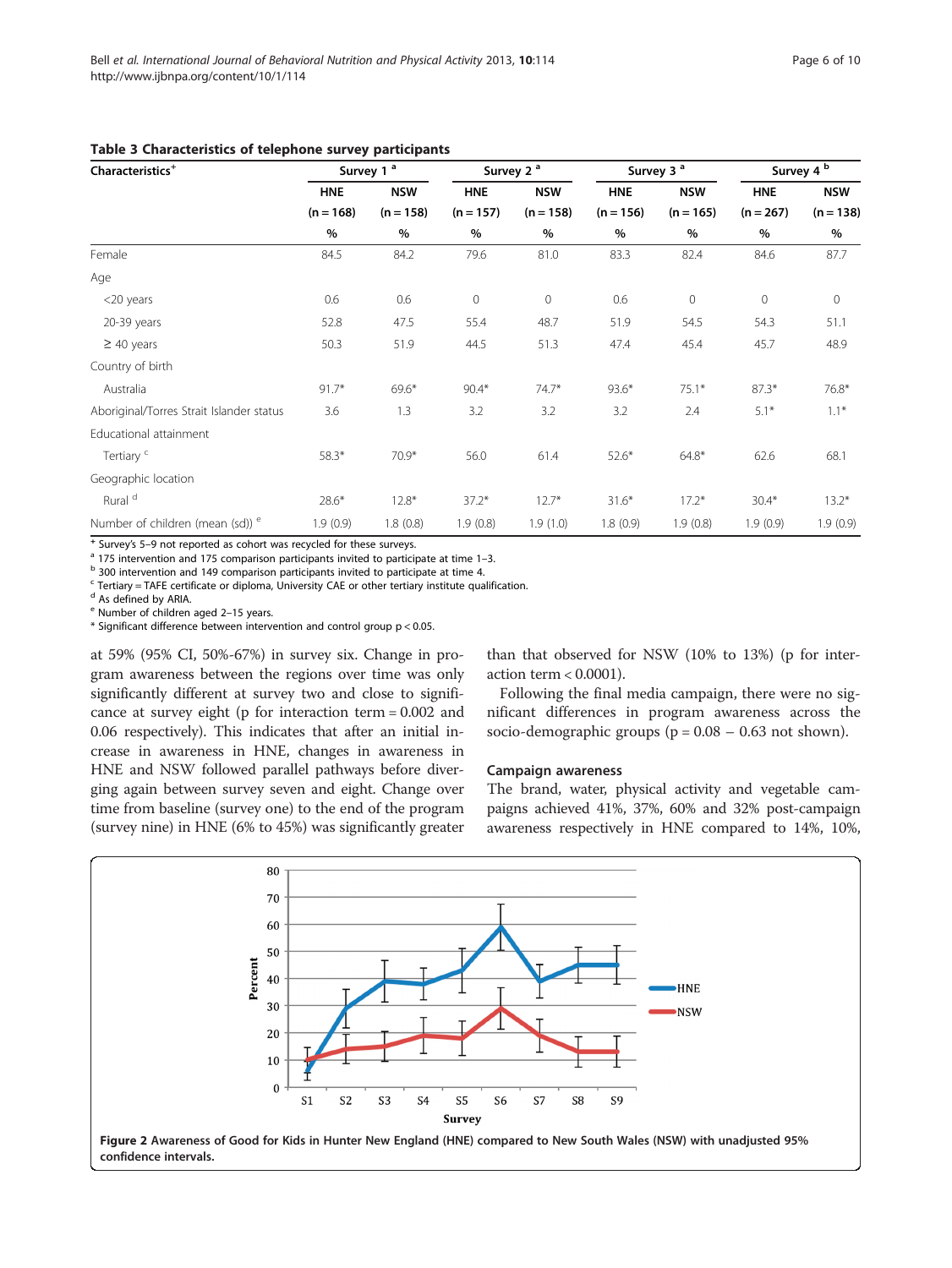<span id="page-7-0"></span>21% and 22% in NSW (Figure 3). These differences were statistically significant  $(p < 0.0001)$  at each time point for all but the vegetable campaign  $(p = 0.10)$ . By the end of the program however, awareness was significantly higher in HNE compared to NSW for all campaigns. In the final telephone survey, participants without a tertiary qualification were significantly more likely to have been aware of the Good for Kids brand  $(31\% \text{ vs } 20\%, \text{ p} = 0.04)$ . There were no other significant differences in campaign awareness by socio-demographic group for the brand,  $(p = 0.17 - 0.68)$ , water  $(p = 0.13 - 0.77)$ , physical activity  $(p = 0.13 - 1.00)$  or vegetable  $(p = 0.31 - 0.80)$ campaigns.

With the exception of the water campaign, increases in awareness over time from baseline (survey one) to the end of the program (survey nine) were significantly greater in HNE compared to NSW (p for interaction terms < 0.05). In HNE, awareness of the water campaign decreased over time.

#### Message awareness

The proportion of participants who correctly identified the main message of the water, physical activity and vegetable campaign is shown in Figure [4](#page-8-0).

HNE participants were significantly  $(p < 0.001)$  more likely to identify the main water and physical activity messages, but not the vegetable message, immediately postcampaign compared to the rest of NSW participants. By

the end of the program however, HNE participants were significantly more likely to identify all three key messages (p < 0.001). In spite of higher message identification in HNE, based on the time by region interaction terms, there were no significant differences in change over time in message awareness between the regions.

#### **Discussion**

The findings show that the Good for Kids communication campaign effectively raised program awareness in the Hunter New England region. By the end of the program the brand, water, physical activity and vegetable campaigns were all effective and, after each campaign, parents in HNE were more likely than parents in NSW to identify the campaign messages that: children should drink water instead of sweetened drinks; be more active in play and sport, and cut down on small screen recreation and; eat more vegetables and fruit. There was also evidence that awareness of the program and campaigns reached all socio-demographic groups.

The awareness levels achieved in this study were similar to or higher than those achieved by other Australian government campaigns. For example, unprompted recall of the Get Moving campaign increased from 10% to 43%, [[7](#page-10-0)] and recall of the NSW Go for 2 and 5 campaign increased from 46% to 68% [\[8\]](#page-10-0). Prompted recall of the NSW Health water campaign in 2008 increased from 19% to 53% [[16](#page-10-0)]. It should be noted that the evaluation of this water campaign

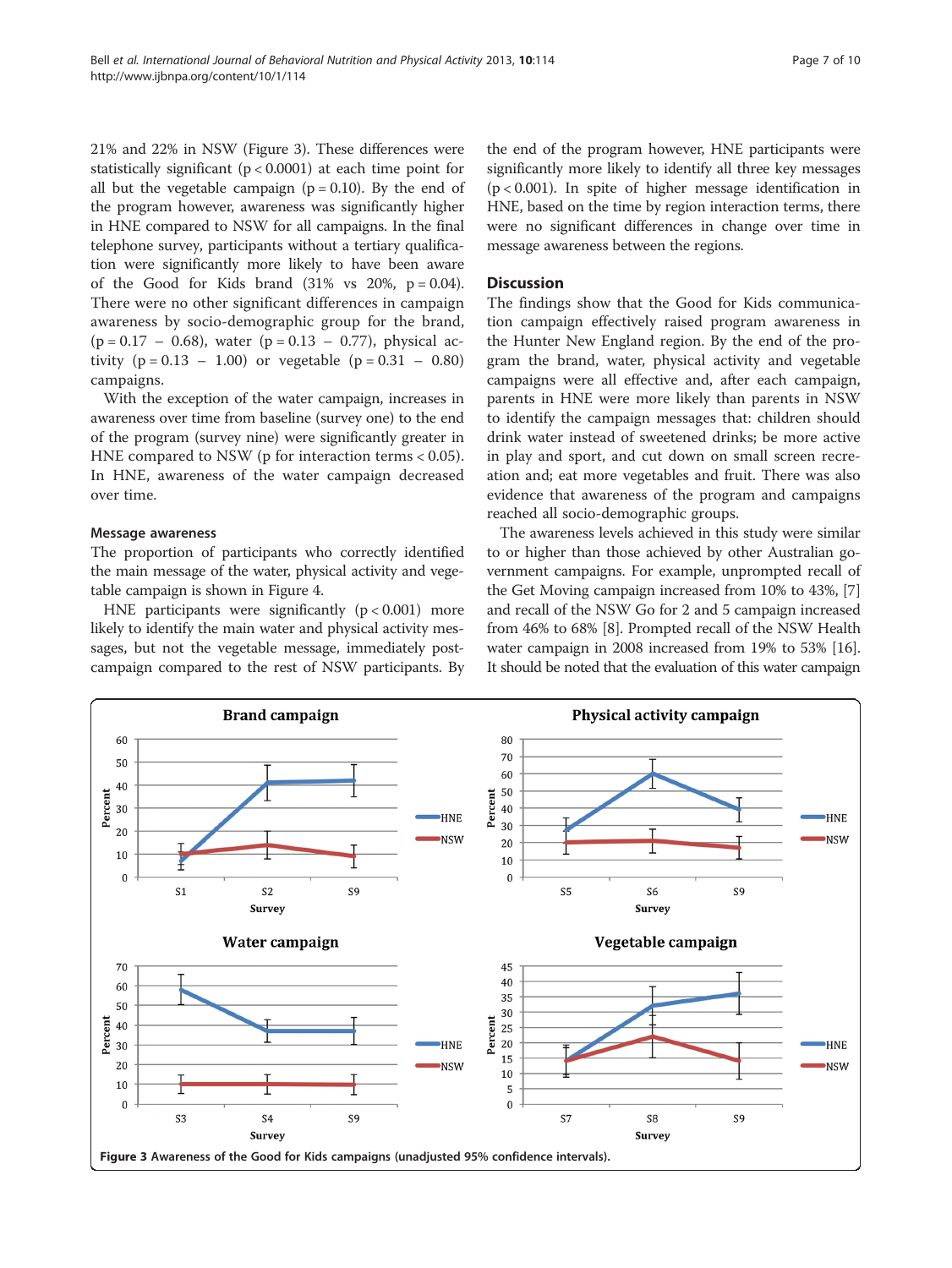<span id="page-8-0"></span>

included parents from HNE where the same campaign had run earlier in the year and this may account for the higher NSW level of awareness at baseline (19%) compared to the level of awareness at baseline that was observed in the Hunter New England region (10%, see Figure [3](#page-7-0)). Evaluation of this campaign also found significant increases in parent's awareness of the key messages, knowledge of the high sugar content of sweetened drinks (8% to 16%) and a decline in the reported consumption of sweetened drinks by boys and girls [\[16](#page-10-0)]. Unlike Good for Kids, however, these campaigns were not sustained and were not supported by accompanying strategies, such as healthy eating and physical activity policy and programs in preschools, schools, sports clubs and community service agencies to facilitate to the adoption of the changes being promoted. Also, with regard to their evaluation, because they were run state-wide they did not have comparison data to determine background awareness and it is thus not possible to determine the effectiveness of these campaigns. Finally, we were able to show that all socio-demographic groups had increased awareness, demonstrating equity in the delivery of the program and campaigns.

Other programs targeting obesity have also used mass media to raise awareness, achieving similar or higher levels of awareness than observed in Good for Kids. The United States Centres for Disease Control used a multi-setting social marketing campaign called VERB to promote physical activity among youths (aged 9 to 13 years) nationally [[18](#page-10-0)]. Campaign awareness was 81% after two years of implementation. In 1998, the New South Wales government conducted a state-wide mass-media campaign to promote regular moderate-intensity physical activity among adults aged 25 to 60 who were motivated to increase their levels of physical activity but were insufficiently active [\[23\]](#page-10-0). This campaign successfully increased unprompted and prompted recall of physical activity messages to 21% and 51% of the target population respectively.

To achieve high levels of community awareness, Hornik and Kelly emphasize the importance of obtaining high levels of exposure for messages [[24](#page-10-0)]. They note that paying for exposure is the only way of guaranteeing sufficient air time but that exposure can also be donated by media companies, for example through CSAs, and earned through editorial media coverage, or 'making news'. Good for Kids earned editorial exposure through regular communication and building strong relationships with local media outlets, creating news through making program announcements, releasing research findings, holding community and media events and offering strong photo opportunities. Good for Kids program messages were also delivered via print media such as through newsletters and special publications distributed throughout the settings where program interventions were conducted (school newsletters, childcare centre websites etc.). The program also linked with parent's networks and other relevant organisations to deliver program messages. For example, the Good for Kids vegetable campaign won the 2010 national Parents Jury [\(www.parentsjury.org.au\)](http://www.parentsjury.org.au/) award for the best marketing campaign to promote healthy eating or physical activity to children. In addition, all program communication included an action point for the audience to visit the program website for further resources and information. The website [www.goodforkids.nsw.gov.au](http://www.goodforkids.nsw.gov.au/) played a crucial role as a platform for the many program audiences and stakeholders to interact with the program. The program website was also linked to and from other relevant stakeholder sites to gain further exposure for the program.

By using a mix of media (TV, radio, print, web and others) as well as donated (CSAs) and earned exposure (news releases and other contributions to local media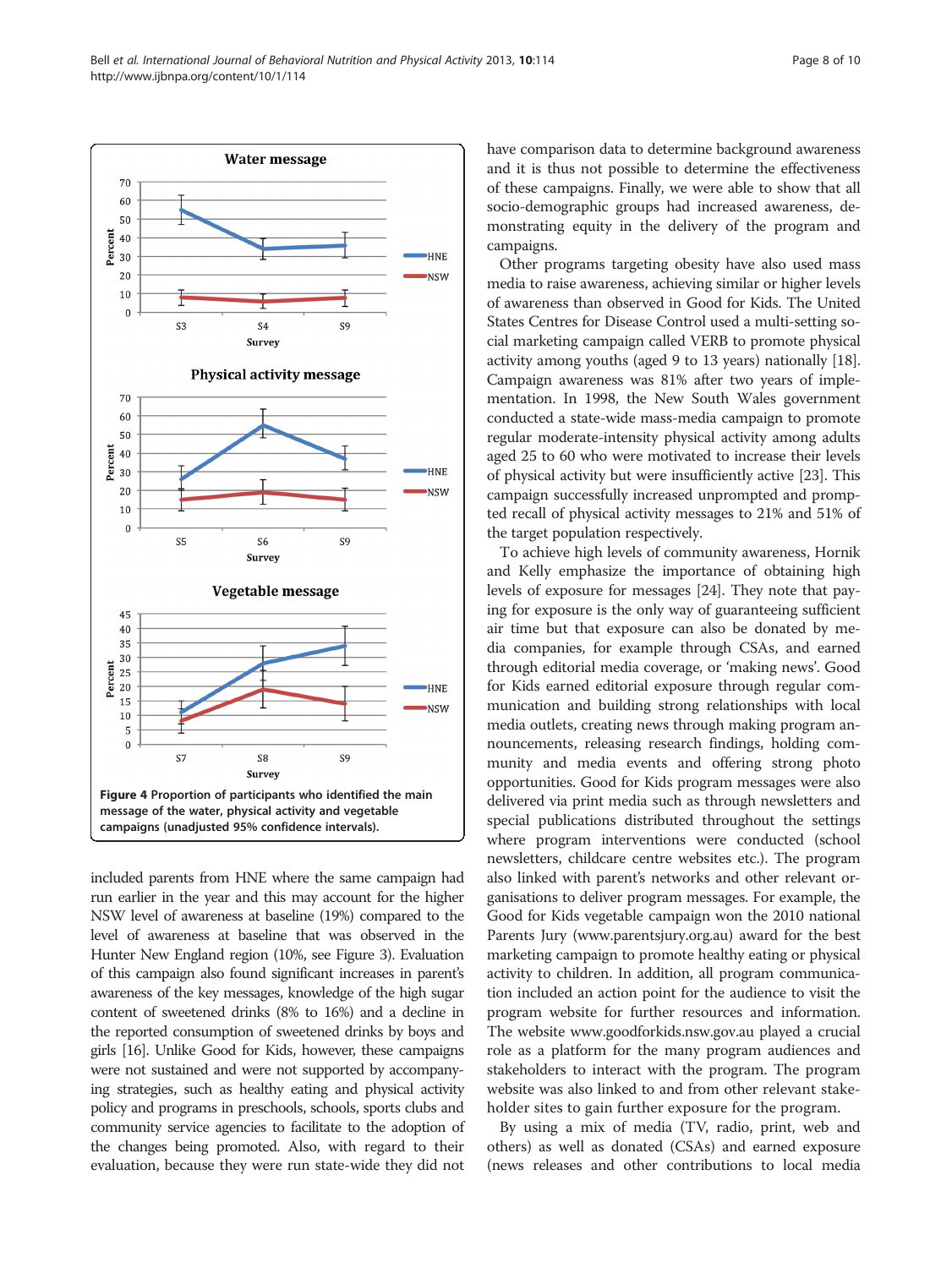outlets), Good for Kids partly overcame the limitation of having its television advertisements aired on only one station. Based on an independent assessment of the campaigns by Mediacom (a Sydney based media company) the target audience rating points (TARPS) for each of the campaigns achieved or exceeded (by 45-50%) what was planned for based on that anticipated by the media expenditure (data not shown). This meant that, due to CSAs, more of the target group of grocery buyers aged 25–54 years were exposed to the television advertisements than was paid for by the program. In accord with communication [[25](#page-10-0)] and social marketing principles, [[12](#page-10-0)] the Good for Kids program aimed to have a clearly defined target audience. Due to budget constraints that limited capacity to advertise the messages across a large number of segments, the program developed advertising that would appeal to target audience that included children and their parents. However, segmentation was facilitated within this audience using child and parent specific support materials (such as water bottles for kids and newsletters for parents) and some campaigns were directed more at kids (eg water campaign) or parents (eg vegetable campaign) depending on who was in the best position to act on the message. Formative research led to good message awareness by parents given the complexities associated with conveying simple and actionable diet and physical activity messages in an environment where people are exposed to competing messages from many sources [\[26,27](#page-10-0)]. Also, it was useful to get target audience groups to reflect on previous campaigns to help improve subsequent campaigns. A challenge for Good for Kids, was timing the advertising campaigns so they coincided with the policy and program changes in preschool, schools and other settings. Ideally, for example, messages promoting fruit and vegetable consumption would have coincided with the launch of 'Crunch and Sip', an initiative which provided time for children to eat fruit and vegetables in schools. However, the logistics of implementing multiple strategies in a variety of settings prevented such synergies occurring. Also, in line with communication principles, Good for Kids used a variety of media to deliver key messages.

There are several limitations that should be kept in mind when considering these findings. Firstly, the campaigns were not controlled over time (i.e. one campaign may have influenced awareness of another). This may explain the high baseline awareness of the water campaign in Hunter New England region (Figures [3](#page-7-0) and [4\)](#page-8-0). The water campaign began two weeks after the brand campaign, which included a prominent message about drinking water. Because these campaigns were close together, participants may have recalled the earlier campaign and message and hence inflated campaign awareness. Secondly, from survey five onwards, there may have been panel conditioning where participants responses were influenced by the number of times they had taken the survey. After three surveys over three years, panel conditioning was found to inflate the percentage of respondents in a cohort who reported awareness of the VERB campaign by about 8.5% [[28](#page-10-0)]. In our study, the overall sample and survey size meant each respondent was only likely to have been surveyed twice. Also, in all cases, differences in postcampaign awareness were greater than 10%. Thirdly, Good for Kids media and materials may have been seen in the comparison region, perhaps explaining the increase in program awareness among NSW participants (Figure [2](#page-6-0)). It is possible that news releases about the program contributed to this as ministerial releases about Good for Kids were regular and state-wide during the early years of the program. The 2008 NSW water campaign may also have increased comparison group awareness at survey 6 as this survey was conducted just as the campaign ended and the Good for Kids logo and tagline feature prominently in the water campaign advertisement. Additionally, the intervention and comparison areas shared a geographic boundary and there may have been some cross border contamination. Finally, the surveys had small sample sizes making small changes in program and campaign awareness difficult to detect. This also limited our ability to assess awareness among Aboriginal communities.

#### Conclusions

Through the Good for Kids communication campaign, high levels of awareness were achieved and maintained and parents of all socio-demographic groups picked up the main messages. For future population-based childhood obesity prevention programs these finding suggest that media can be harnessed to increase awareness of healthy eating and physical activity messages, that media may assist in raising awareness among hard-to-reach groups, that a series of related campaigns can build program awareness and that despite their limitations, panel methods are a viable and cost-effective tool for campaign evaluation.

#### Competing interests

The authors declare that they have no competing interests.

#### Authors' contributions

ACB contributed to the design of the study, study implementation and coordination and drafted the manuscript. LW, RS, LC, KY, RH and NO contributed to the implementation and coordination of the study and helped to draft the manuscript. MF performed the statistical analysis. AJM contributed to the development of the survey instruments and helped draft the manuscript. JW contributed to the design of the study, its implementation and coordination and helped to draft the manuscript. All authors read and approved the final manuscript.

#### Acknowledgements

The authors acknowledge the parents who participated in the surveys and the parents and children who participated in focus groups. We acknowledge the support of NBN and other media partners as well as NSW Health and the Good for Kids team at Hunter New England Population Health. Funded by NSW Ministry of Health.